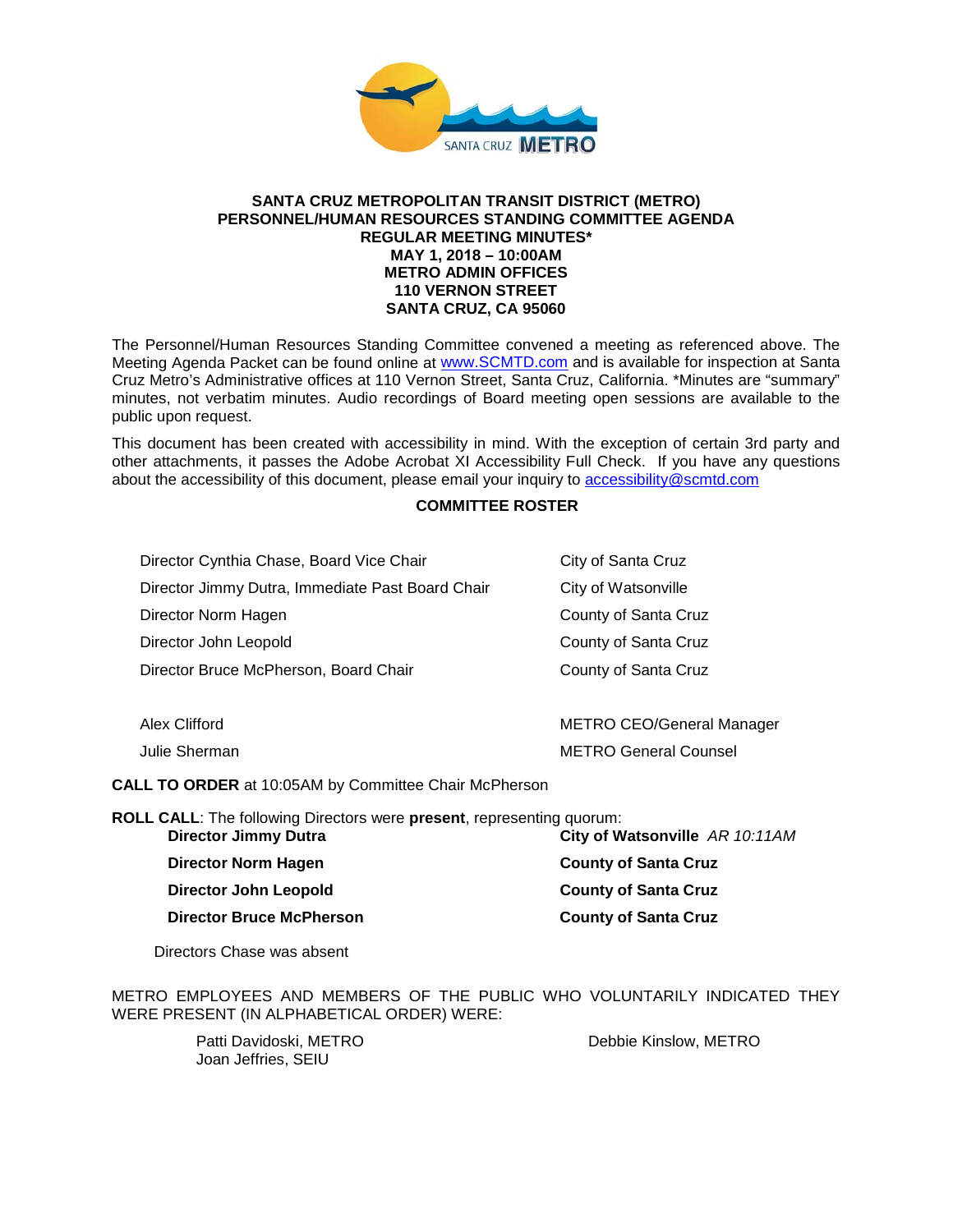Personnel/HR Committee Meeting Minutes May 1, 2018 Page 2 of 3

## **ADDITIONS/DELETIONS FROM AGENDA/ADDITIONAL DOCUMENTATION TO SUPPORT EXISTING AGENDA ITEMS**

None

### **COMMUNICATIONS TO THE PERSONNEL/HUMAN RESOURCES STANDING COMMITTEE** None

### **CONSIDERATION OF THE [FINAL CPS HR CONSULTING MANAGEMENT COMPENSATION STUDY](http://scmtd.com/ftp/Admin/05A-CPS-Study-ATT-A.pdf)  [RESULTS](http://scmtd.com/ftp/Admin/05A-CPS-Study-ATT-A.pdf) AND DISCUSSION OF AN IMPLEMENTATION STRATEGY**

Jolene Church, HR Manager, and Ms. Andi Bernard, CPS HR representative, discussed and presented the results of the study, including the methodology, process, steps, survey document, total compensation versus base salary and various other results.

#### *Director Dutra Arrived 10:11AM*

Some of the highlights noted included:

- Nine peer agencies were used to match 70% of the similarities. Of the eleven agencies, two (San Joaquin and Santa Barbara) declined to participate, citing staffing constraints.
	- o Santa Barbara may be an unfair peer due to their non-CalPERS status<br>o Julie Sherman, General Counsel, and CEO Clifford offered to follow up
	- Julie Sherman, General Counsel, and CEO Clifford offered to follow up with Santa Barbara and San Joaquin to obtain the requested information
- Establishing METRO's pay philosophy is an integral part of the process
- Of the 18 management positions, the Marketing, Communications and Customer Service and Safety, Security and Risk Management Director positions are vacant
- The transit industry is unique in continuing to provide great benefits to its employees; e.g., classic benefit plans, which were popular 15 years ago and which many governmental entities no longer provide.
- There is no agency contribution standard for deferred comp except for those agencies that bridge the gap for PEPRA employees. Most agencies no longer consider longevity; but, link it to merit pay (Table B3, Page 5A.38)
- Many Northern California agencies are no longer providing telephones or allowances due to privacy concerns (Table B4, Page 5A.39)
- Retiree health benefits have seen major changes over the recent past; e.g., Santa Cruz County now ties this to employee longevity (Tables B5, 6, and 7, Pages 5A.40 – 5A.42)
- Some agencies, driven by culture and fiscal liability, are no longer offering "cash-outs" (Tables B-8 and B-9, Pages 5A.43 - 46)
- Accruals for time off are often negotiated by those in management positions

## **Definitions**

- DNA Data Not Available
- No Policy no formal documentation exists

#### Board discussion:

Establishing METRO's pay philosophy is an integral part of the process.

The potential fiscal impact to METRO (as high as \$800K+) should be considered across the agency. Union negotiations are forthcoming in the near future. In addition, if SB1 is repealed, METRO would lose a major funding source. However, we do need to consider market parity.

CEO Clifford expressed concerns in hindsight about the comparables used and suggested METRO should have solicited CPS' recommendation(s) and further discussed which comparables would be appropriate, rather than using the comparables agreed in a side letter for SEIU-represented employees. As a result, we now have some very large transit properties in the list of comparables, which artificially inflates the numbers. It has also been brought to his attention that the comparables mistakenly included SamTrans. He suggested that CPS re-calculate the fiscal impact to METRO after removing the four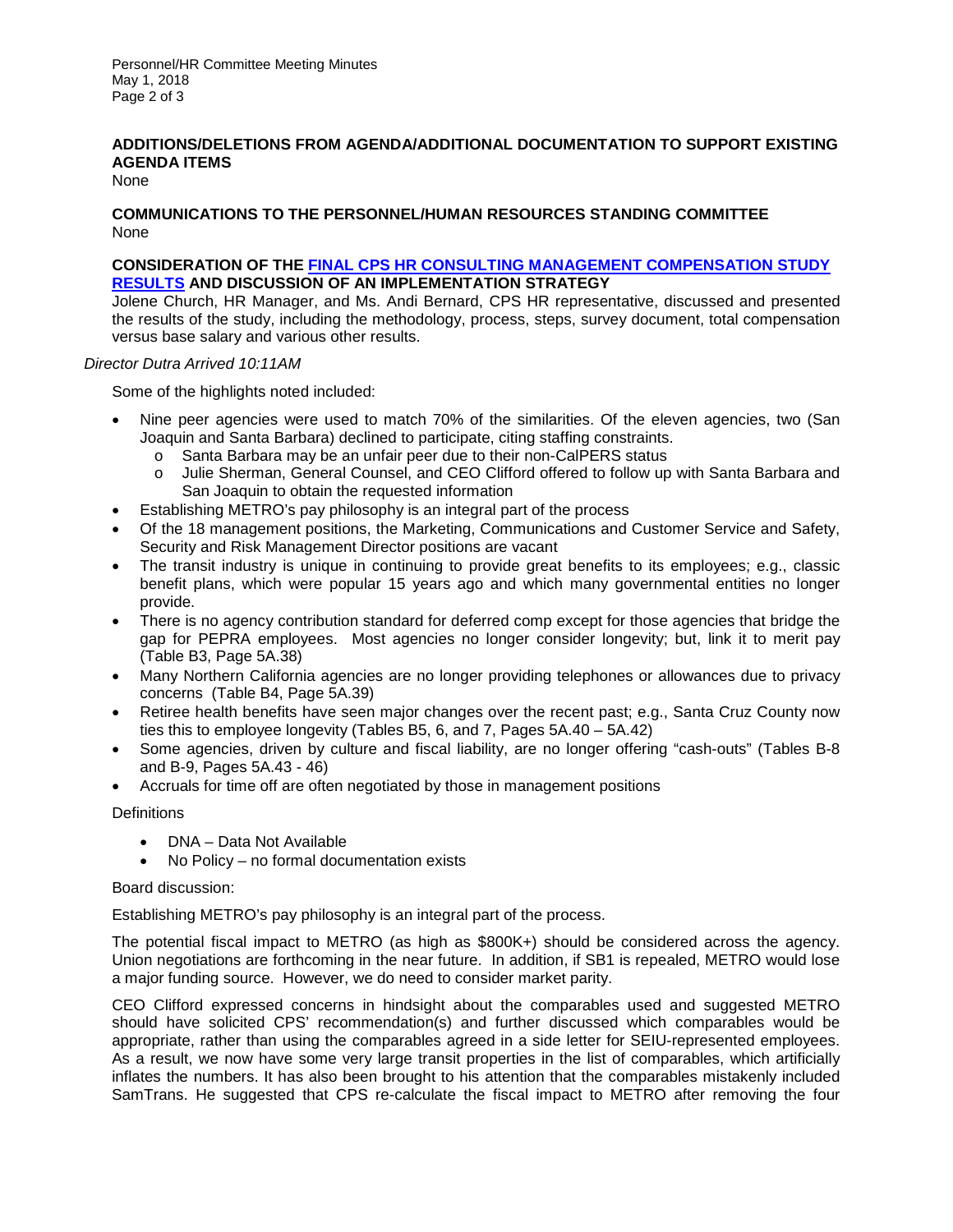Personnel/HR Committee Meeting Minutes May 1, 2018 Page 3 of 3

largest properties. (CEO Clifford provided the attached handout listing the operating budgets of the peer agencies for board consideration.)

Discussion as to whether the same comparables should be used for management and SEIU-represented employees. CEO Clifford does not anticipate as large an impact with the SEIU class and comp because the SEIU has obtained frequent/twice a year wage surveys and reclasses for many years for numerous positions in contract. A class and comp study has never been performed for METRO's management positions.

There was discussion regarding the potential financial impact if the management and SEIU-represented salaries are implemented at the highest level and balancing/maintaining the current level of service. A number of scenarios were discussed, including obtaining missing agency information (Santa Barbara and San Joaquin) and removing the largest four agencies (Santa Clara Valley Transit Authority, Alameda Contra Costa Transit District, Golden Gate Transit District and San Mateo County Transit) from the list of comparable agencies.

Public comment:

Olivia Martinez, SEIU, acknowledged the difference between the management study and the anticipated SEIU study. She recalled when the County implemented a percentage approach when they faced this situation years ago.

Follow up Requests:

Director Dutra: How many METRO employees have used the tuition reimbursement benefit?

Committee direction to the CEO: Attempt to obtain the missing agencies' information, remove four large transit agencies (Santa Clara Valley Transit Authority, Alameda Contra Costa Transit District, Golden Gate Transit District and San Mateo County Transit) and re-examine the numbers with this new information at the June  $8^{th}$  Committee Meeting, with a goal to reach a recommendation at that meeting in advance of the June 22<sup>nd</sup> Board meeting. METRO staff will also provide recommendations regarding various current benefits, including vacation, holiday and sick leave accruals and retiree health benefits.

The next Committee meeting will be June  $8<sup>th</sup>$ , at 10:30AM, at METRO's Admin Offices, 110 Vernon Street, Santa Cruz, CA

Meeting was adjourned 11:53AM by Director Dutra.

Submitted by

Gina Pye Executive Assistant